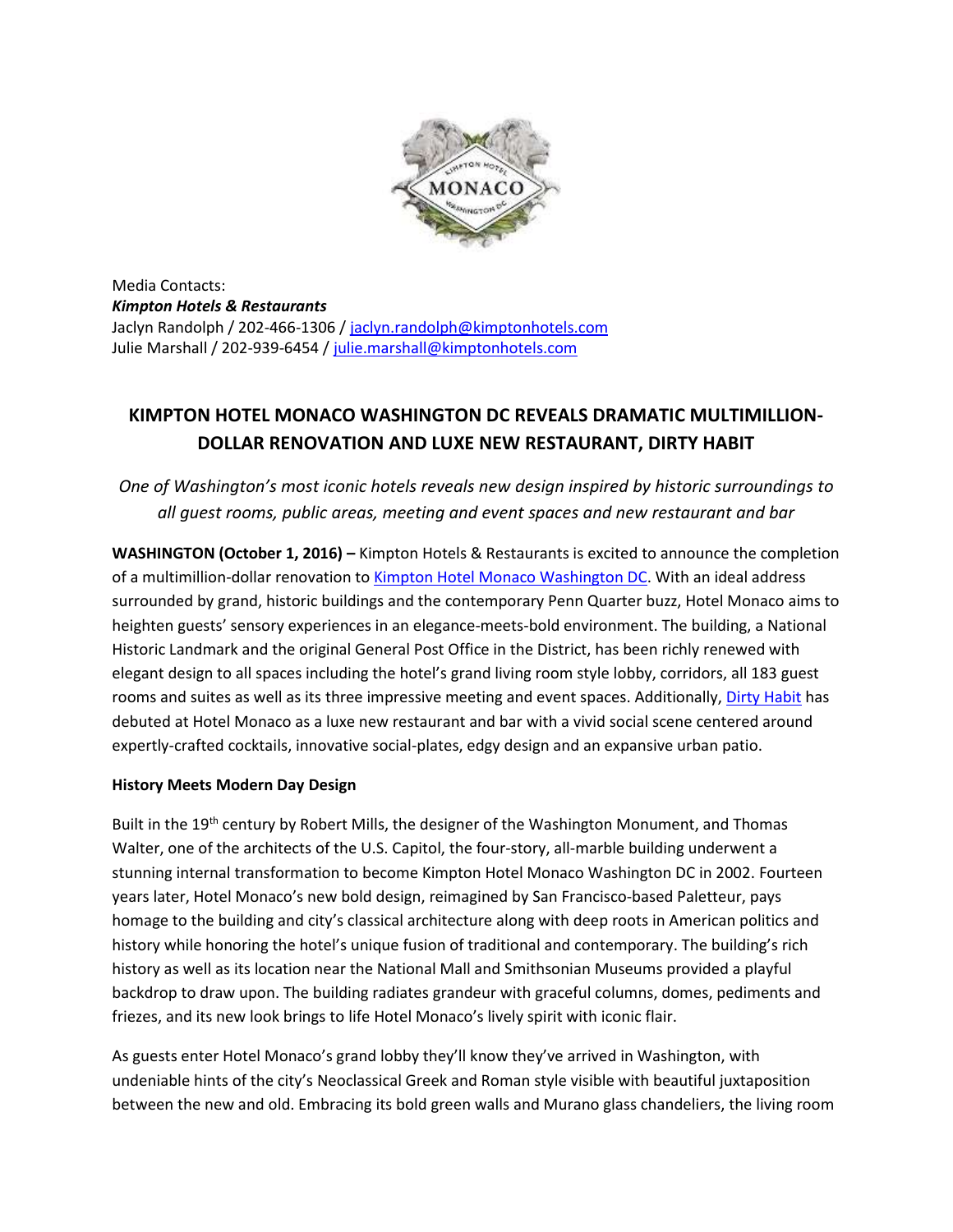is brilliantly complimented with burnt orange, gold, silver and dark blues. More open, inviting seating areas – many with outlets built into the furniture – allow visitors to linger and enjoy the space, whether popping in for a meeting or settling in to examine the hotel's new art installation inspired by the nearby National Portrait Gallery featuring original drawings by Michael di Cosola. Kimpton's signature hosted wine hour is so popular at Hotel Monaco that a practical, but attractive bar was installed from which hotel guests can enjoy wine and local beer in the evenings and complimentary morning coffee and tea. The piece was designed to resemble a modern, salvaged chest of drawers that nods to the hotel's playful vibe. The living room's showpiece fireplace is flanked with a bronze eagle and lion relief, above which custom black framed mirrors hang layered on top of one another, bouncing light from the ends of the room. On either side, the fireplace is surrounded by mirrored obelisks, an homage to the building's architect. The centerpiece of the space, however, is a signature life-size, 230-pound steel lion sculpture by artist Brian Mock prowling nearby the restaurant entrance, which was crafted carefully from recycled materials into a stunning visual representation of the building's adaptive reuse and stately nature.

#### **Regally Redesigned Rooms**

With grand scale, Hotel Monaco's 183 guest rooms and suites feature an equally grand pinnacle element with the addition of a five-foot lion head architectural medallion that is a nod to the magnificent friezes and motifs found on many government buildings in the area. The lion has long represented strength, power and nobility and adds gravitas to the room as the main focal point. To complement the magnificent piece, the color palette and materials throughout the guest rooms are warm, regal tones of plum, champagne and royal blue.

Beds are adorned with bronze faux leather folding screen headboards with Greek trim details, and Kimpton's signature luxurious Frette linens are swathed with a regal lavender throw with graceful scrollwork. Boldly scaled carpet inspired by architectural ironwork seen throughout the District adds stately accents. Furnishings, such as a new armoire, are detailed with warm toned oaks designed after classical European residential pieces and juxtapose a dark grey, ebony and polished chrome finishes in the room. Large hanging globe sconces were inspired by the promenade at nearby Union Station.

Guests can kick back in a sitting area with modern domed Guérite chairs and accent tables that resemble the top of a Corinthian column, or settle into work at the circular table and soft seating chairs in lieu of a traditional desk. The hotel's lavish bathrooms have been updated to resemble an elegant powder room featuring acanthus leaf wall coverings and overscale rounded mirrors with lacquered off-white edges inspired by the crown molding profile Robert Mills used throughout the historic building.

### **Sumptuous Suites**

Positioned at the corners of the building, Hotel Monaco's 16 redesigned Mediterranean, Majestic and Robert Mills Presidential Suites give guests the opportunity to truly indulge in modern amenities while feeling a part of history. Signature one-bedroom Robert Mills Presidential Suites feature king beds, a spacious sitting area, two 55-inch televisions, and a custom work table for two. All suites are redesigned with some of the most luxe, well-appointed bathrooms in Washington with custom stone tile flooring, marble double vanities, and most impressively, a spacious wet room featuring a walk-in shower and a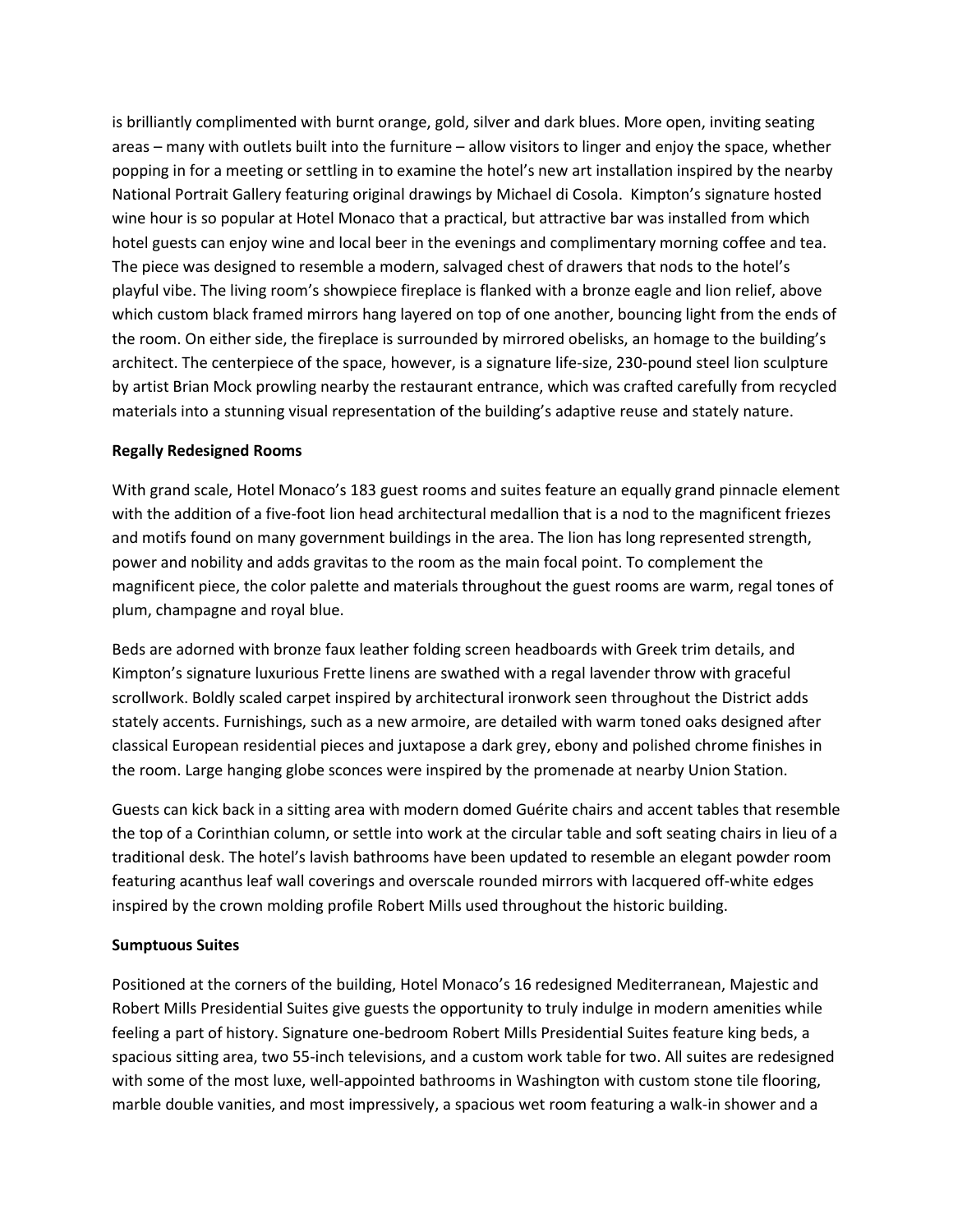freestanding, cast iron clawfoot bathtub for two. While historic explorations call outside, guests may find that modern discoveries beg for attention inside.

The hotel's grand corridors are robed in new sophisticated wall coverings of architectural rosettes to play off of the beautiful scroll work of the boldly scaled carpets in rich plum and greige color palette with original marble floors peeking out below. To crown the hallways, new candelabra style chandeliers were designed with a modern twist and paired with tailored and refined drapery treatments to accentuate the incredible height of the famous corridors to which no other Washington hotel can compare.

## **New Luxe Restaurant and Bar**

**Dirty Habit** is a luxe restaurant and bar at Kimpton Hotel Monaco that offers a vivid social scene, a highend cocktail program and a private urban patio. The restaurant's global cuisine provided by Executive Chef Kyoo Eom is meant to be shared among friends and family. Dirty Habit's seasonal menu is complemented by an innovative bar program created by Head Bartender Sarah Ruiz, featuring house creations crafted with unexpected ingredients, large-format communal cocktails and distinctive serving vessels. Dirty Habit is the choice destination for dinner and drinks before all Verizon Center events.

## **Meeting and Event Spaces**

Hotel Monaco's 7,000 square feet of meeting and event space are bold areas ripe for swapping stories, monumental life moments or business ideas. The décor reflects the same regal and classical aesthetic throughout the three rooms named for bold, international cities – Paris, Athens and Tokyo. The hotel's premier event space, the **Paris Ballroom** is a former library created for the Postmaster General on the fourth floor of the building that features a dramatic dome skylight and classical columns. The building's historic architecture is surrounded by shimmering acanthus leaf patterned wall coverings and over scaled matelassé window treatments topped with Christopher Guy mirrors that accentuate the drama of the space. Architecturally paneled mirrors in the foyer's archway add a touch of sparkle to the ballroom entryway. Bookshelves with classical busts and finials flank decorative sateen screens that create a dynamic elevation from the foyer. Paris can host up to 300 guests for receptions.

The **Athens Room**, which can accommodate up to 200 guests reception style, is adorned with the original cast iron ceiling details, which impart a sense of grandeur. Accents and custom wall coverings in rich black, white, silver and gold tones as well as dignified torchiere lamps provide a regal backdrop to any event. Large windows overlook the courtyard on one side and the Smithsonian's National Portrait Gallery on the other. The **Tokyo Boardroom** looks down upon the outdoor courtyard is ideal for small meetings accommodating up to 16 people. The décor is modern and bold with a maze-like carpet – a sly reference to the political process – and comfortable two-toned French Art Deco inspired task chairs surrounding a large fixed table. All events at Hotel Monaco will be catered exclusively by the hotel's adjacent restaurant **Dirty Habit** with globally-influenced seasonal cuisine by Executive Chef Kyoo Eom and inventive cocktails by Head Bartender Sarah Ruiz.

Kimpton Hotel Monaco Washington DC is a landmark boutique hotel destination in the nation's capital. Occupying an entire block in the heart of the vibrant downtown arts and theater district, Hotel Monaco